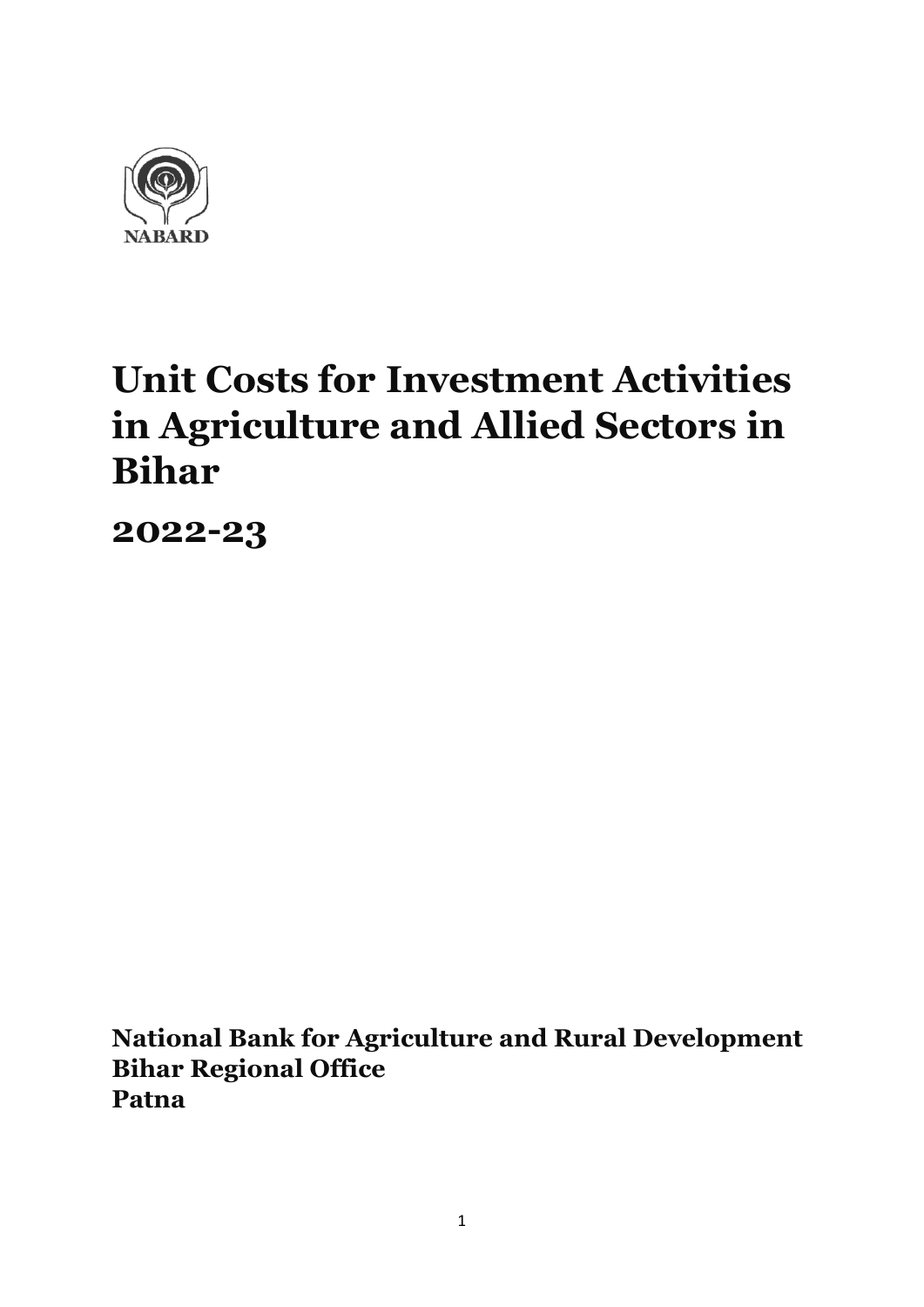#### **Disclaimer**

The unit costs and parameters suggested are based on the information available with NABARD. All Units costs are indicative in nature and Banks/ Govt. agencies at their discretion, arrive at the unit costs for respective activities based on the conditions prevailing in their area of operation, technical feasibility, financial viability and bankability and of the project. NABARD does not accept any financial liability to anyone using this report for any purpose.

Financing Bank has to do necessary exercise to assess the financial viability and bankability of the investment.

The norms and guidelines for financing various investment activities as issued/prescribed by Government of India, State Government, pollution control Board, RBI, NABARD, Corporate Office of respective Banks, and other regulators need to be sincerely adhered.

The units must maintain detailed records of uses of bank loan, returns from the unit, etc. The unit must display a board indicating that the unit is financed by …. Bank under …. Scheme (if at all supported under any scheme).

Prepared by: DEPARTMENT OF REFINANCE Bihar Regional Office National Bank for Agriculture and Rural Development Maurya Lok Complex, Dak Bungalow Road Patna – 800 001 (Bihar) Contact: Telephone No: 0612-2790169 Email: dor.patna@nabard.org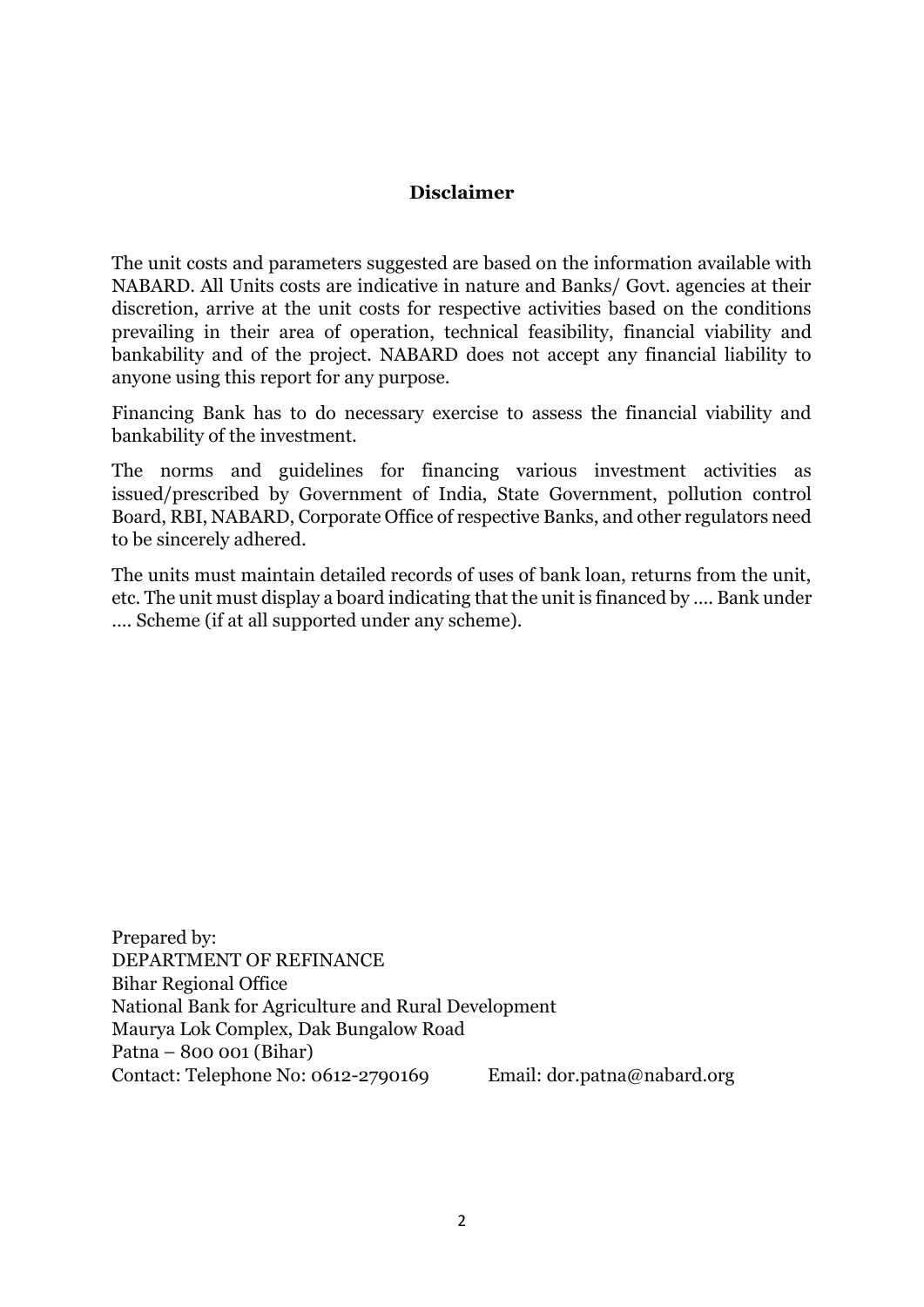## **Contents**

| <b>S. No.</b>  | <b>Particulars</b>                                                 | Page           |
|----------------|--------------------------------------------------------------------|----------------|
| 1              | Minor Irrigation                                                   | $\overline{4}$ |
|                | a) Wells                                                           |                |
|                | b) Pump-sets                                                       |                |
|                | c) Water Harvesting                                                |                |
| $\overline{2}$ | <b>Farm Mechanisation</b>                                          | 6              |
| 3              | Land Development                                                   | 7              |
| $\overline{4}$ | Animal Husbandry                                                   | 8              |
|                | a) Dairy                                                           |                |
|                | b) Sheep, Goat & Piggery                                           |                |
|                | c) Poultry                                                         |                |
| 5              | <b>Fisheries</b>                                                   | 11             |
|                | a) Inland Fisheries and Aquaculture                                |                |
|                | b) Development of Ornamental and Recreational<br>fisheries         |                |
|                | <b>Infrastructure and Post-Harvest Management</b><br>$\mathbf{c})$ |                |
| 6              | <b>Plantation and Horticulture</b>                                 | 13             |
|                | a) Fruits                                                          |                |
|                | b) Vegetables, Sericulture, Floriculture & MAP                     |                |
| 7              | Forestry                                                           | 15             |
| 8              | Cold Storage and Godowns                                           | 16             |
|                | a) Cold Storage                                                    |                |
|                | b) Rural Godown                                                    |                |
| 9              | <b>Renewal Energy</b>                                              | 17             |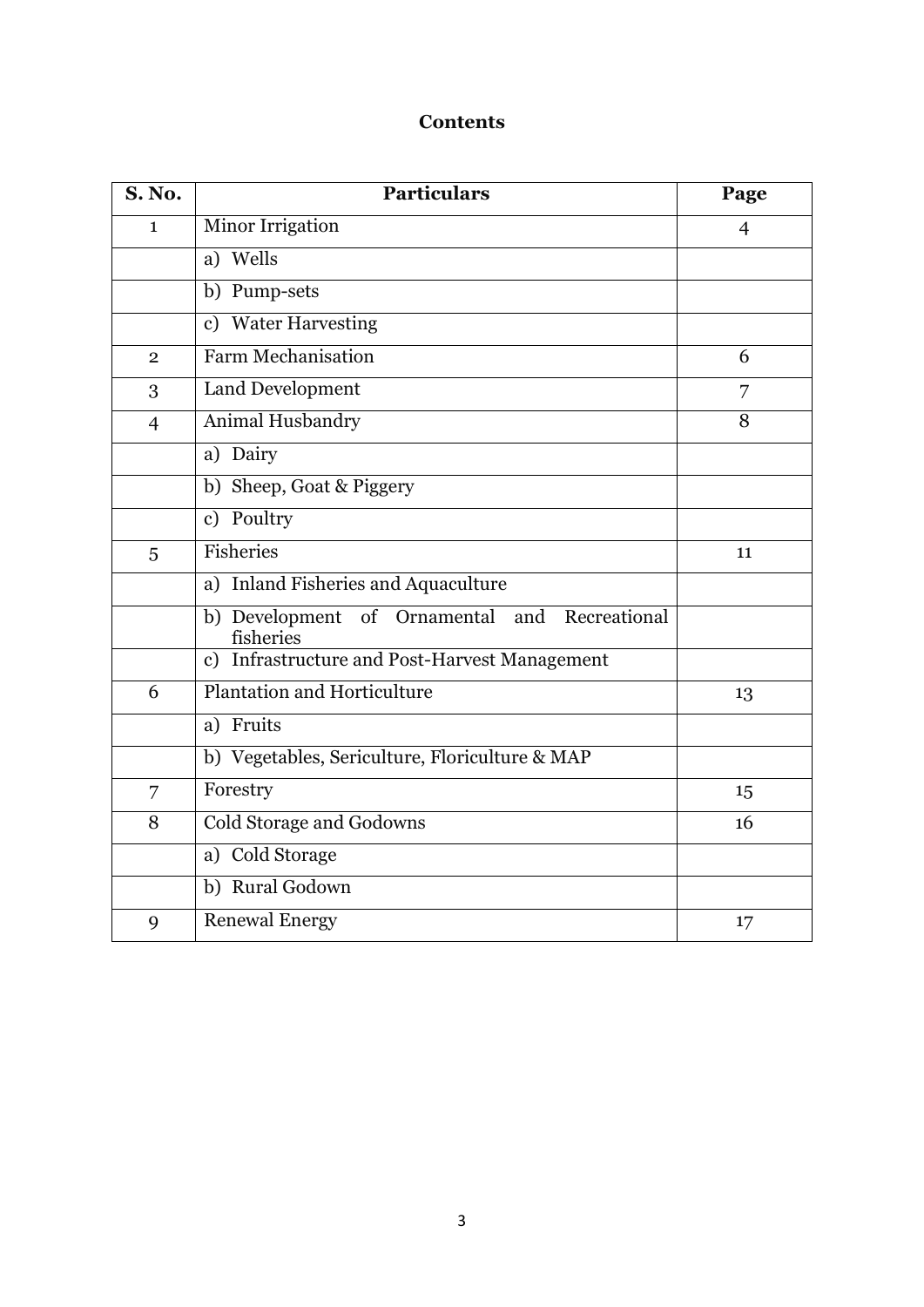#### **INDICATIVE UNIT COSTs FOR DIFFERENT INVESTMENT ACTIVITIES IN BIHAR FOR 2022-23**

#### **I. MINOR IRRIGATION**

| <b>Sl</b><br>No. | <b>Items of Investment</b>                                       | <b>Specifications</b>                          | <b>Indicative</b><br><b>Unit Cost</b><br>2022-23<br>(₹) |
|------------------|------------------------------------------------------------------|------------------------------------------------|---------------------------------------------------------|
|                  | <b>Wells</b>                                                     |                                                |                                                         |
| $\mathbf{1}$     | Dug Well                                                         | 3m x 12 m depth                                | 2,65,600                                                |
| $\overline{2}$   | Farm Pond (FP) -                                                 | 30ft x 20ft x 3ft                              | 1,57,800                                                |
| 3                | <b>Bamboo Boring</b>                                             | 100mm dia x 20 m depth with<br>Mild Steel pipe | 36,300                                                  |
| $\overline{4}$   | <b>Irrigation Well</b>                                           | 4.5 Meter diameter, 12 meter<br>depth          | 5,52,000                                                |
| 5                | <b>Irrigation Well</b>                                           | 3.0 Meter Dia (Internal), 12<br>meter depth    | 2,66,700                                                |
| 6                | <b>Community Irrigation Well</b>                                 | 4.5 Meter diameter 9 Meter<br>depth            | 5,95,000                                                |
| 7                | <b>Cavity Boring</b>                                             | 100 mm dia x 20 m depth with<br>PVC pipe       | 27,300                                                  |
| 8                | <b>Shallow Tubewell</b>                                          | 100 mm dia x 30 m depth with<br>MS pipe        | 1,18,000                                                |
| 9                | <b>Shallow Tubewell</b>                                          | 100 mm dia x 30 m depth with<br>PVC pipe       | 89,400                                                  |
| 10               | <b>Shallow Tubewell</b>                                          | 100 mm dia x 45 m depth with<br>MS pipe        | 1,59,000                                                |
| 11               | <b>Shallow Tubewell</b>                                          | 100 mm dia x 45 m depth with<br>PVC pipe       | 1,18,600                                                |
| 12               | <b>Shallow Tubewell</b>                                          | 100 mm dia x 70 m depth with<br>MS pipe        | 2,53,800                                                |
| 13               | <b>Shallow Tubewell</b>                                          | 100 mm dia x 70 m depth with<br>PVC pipe       | 1,93,300                                                |
| 14               | Tubewell in hard rock area                                       | 100 mm dia x 55 m depth                        | 2,43,300                                                |
| 15               | Tubewell in hard rock area                                       | 100 mm dia x 45m depth                         | 1,95,100                                                |
| 16               | Tubewell in hard rock area                                       | 100 mm dia x 70m depth                         | 3,08,700                                                |
| 17               | Medium Tubewell                                                  | 100 mm dia x 90 m depth                        | 4,11,200                                                |
| 18               | Pump house                                                       | 2.5m x 2.5m x 2.1m                             | 2,65,600                                                |
| 19               | Delivery chamber                                                 | lumpsum                                        | 53,300                                                  |
|                  | <b>Pumpsets</b> (with all accessories and transportation charge) |                                                |                                                         |
| $\mathbf{1}$     | Pumpset_- Petrol start/<br>kerosene run                          | $1.5$ HP                                       | 23,700                                                  |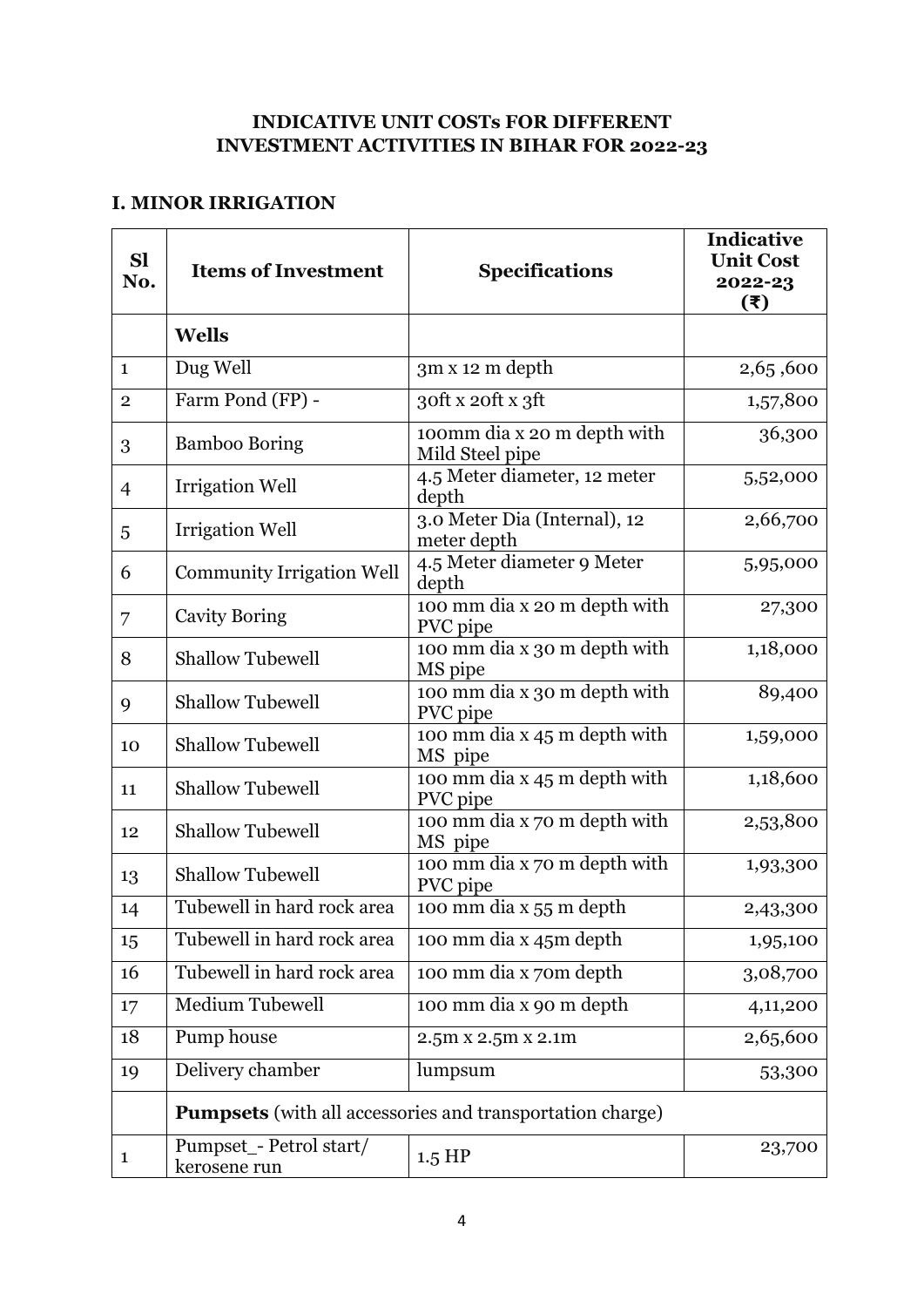| <b>Sl</b><br>No.                                                         | <b>Items of Investment</b>                | <b>Specifications</b>                                  | <b>Indicative</b><br><b>Unit Cost</b><br>2022-23<br>(3) |
|--------------------------------------------------------------------------|-------------------------------------------|--------------------------------------------------------|---------------------------------------------------------|
| $\overline{2}$                                                           | Pumpset - Petrol start/<br>kerosene run   | $3/3.1$ HP                                             | 35,200                                                  |
| 3                                                                        | Diesel Pump set                           | $4.5$ HP                                               | 31,800                                                  |
| $\overline{4}$                                                           | Diesel Pump set                           | 5 HP                                                   | 40,500                                                  |
| 5                                                                        | Diesel Pump set                           | 10 HP                                                  | 60,000                                                  |
| 6                                                                        | Electric Pump set                         | $2$ HP                                                 | 19,700                                                  |
| 7                                                                        | Electric Pump set                         | 5 HP                                                   | 30,000                                                  |
| 8                                                                        | Electric Pump set                         | 10 HP                                                  | 54,000                                                  |
| 9                                                                        | Low lift irr. for 20 Acre<br>command area | 10 HP diesel Pumpset                                   | 69,300                                                  |
| 10                                                                       | Low lift irr. for 10 Acre<br>command area | 8 HP diesel Pumpset                                    | 57,300                                                  |
| 11                                                                       | <b>Treadle Pumpset</b>                    | 20 m depth 40 mm dia<br>tubewell with treadle pumpsets | 8,900                                                   |
| 12                                                                       | Rahat                                     | 18" axle - 50 Buckets                                  | 14,500                                                  |
|                                                                          | <b>Water Harvesting</b>                   |                                                        |                                                         |
| $\mathbf{1}$                                                             | <b>Water Harvesting Tank</b>              | 30m x 45m x 3m                                         | 4,48,000                                                |
| $\overline{2}$                                                           | <b>Water Harvesting Tank</b>              | 20m x 30m x 3m                                         | 2,04,000                                                |
| 3                                                                        | <b>Water Harvesting Tank</b>              | 150ft x 100ft x 8ft                                    | 3,85,000                                                |
| <b>Repayment Period : 5-9 years</b><br><b>Grace Period: 12-18 months</b> |                                           |                                                        |                                                         |

#### **Terms and conditions for sanction:**

- Groundwater Structures are to be erected / existing as required to install the proposed investment activities.
- Bank has to ensure that the proposed irrigation structures comply the norms and specifications as indicated in the Block-wise assessment of groundwater, if any.
- Bank shall furnish block-wise details alongwith the refinance claims indicating that the construction of dug well, bore wills, tube wells, etc. in the areas of "safe category".
- Bank has to gather information regarding the minimum acreage of land to be brought under irrigation, scope for sale of water, and other sources of income,
- Sale of water if the beneficiary's own land is lesser than the area to be irrigated by dug well/ shallow tube well, then the borrowing farmer can sell water from well/ offer the pumpset on rent.
- Bank has to ensure Selection & installation of pumps as per guidelines in BIS: 10804-1994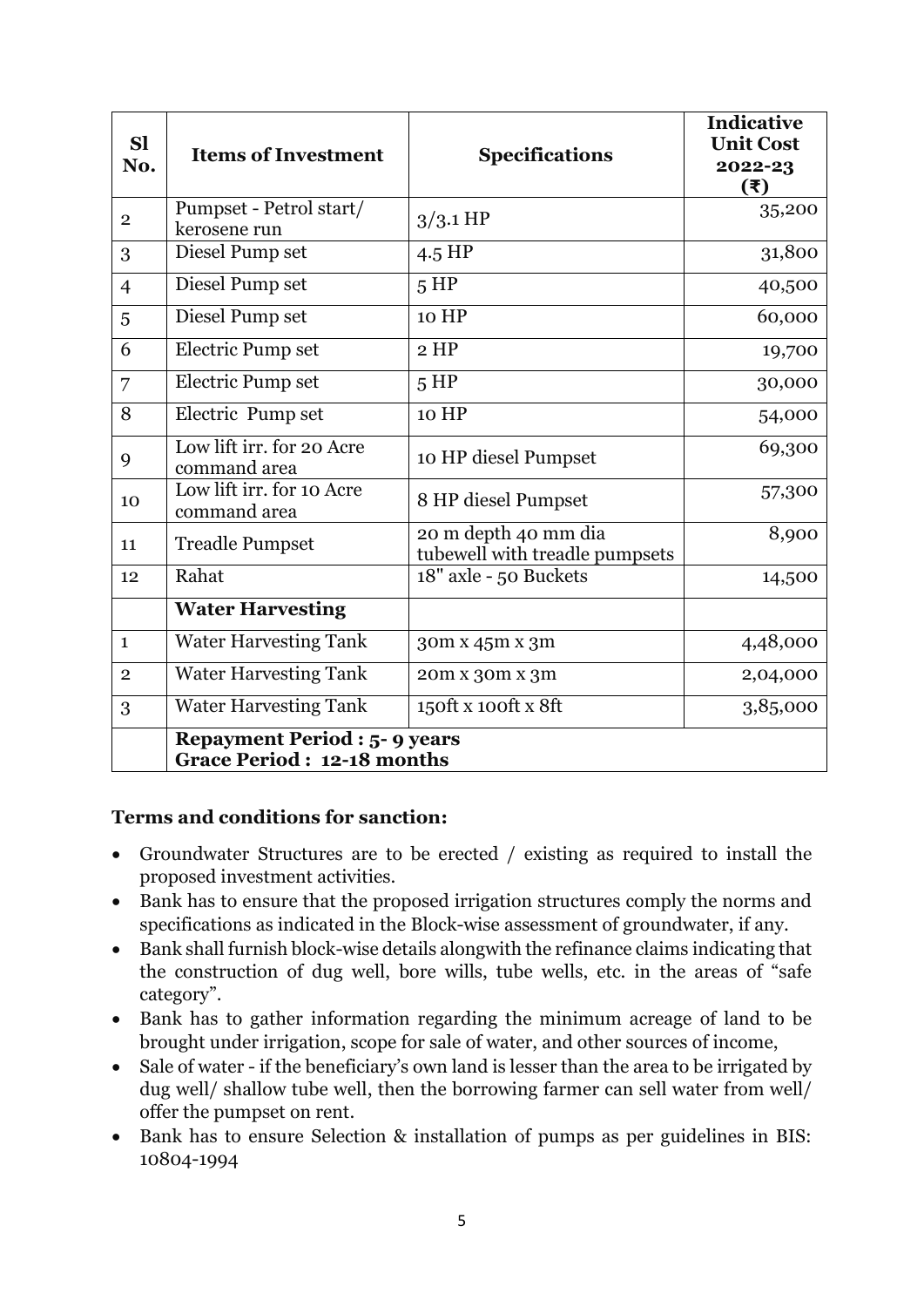**Disclaimer:** Notwithstanding the terms and conditions suggested above, banks may lay down specific Terms and Conditions as deemed fit.

| <b>Sl</b><br>No. | <b>Items of Investment</b>                                        | <b>Specifications</b>  | <b>Indicative Unit</b><br>Cost 2022-23<br>(₹) |
|------------------|-------------------------------------------------------------------|------------------------|-----------------------------------------------|
| $\mathbf{1}$     | Tractor including trailer                                         | 35 HP                  | 6,80,000                                      |
| $\overline{2}$   | Tractor including trailer                                         | $45$ HP                | 9,00,000                                      |
| 3                | <b>Tractor including trailer</b>                                  | 50 HP                  | 9,40,000                                      |
| $\overline{4}$   | <b>Tractor including trailer</b>                                  | 65 HP                  | 13,50,000                                     |
| 5                | Power tiller with trailer                                         | 12-15 HP               | 2,40,000-2,70,000                             |
| 6                | Tools & Implements                                                |                        |                                               |
|                  | Thresher Single purpose<br>a)                                     | <b>Tractor Mounted</b> | 1,70,000-2,00,000                             |
|                  | b) Thresher Multi-purpose                                         | <b>Tractor Mounted</b> | 1,80,000-2,10,000                             |
|                  | <b>Laser Land Leveller</b><br>$\mathbf{c})$                       | <b>Tractor Mounted</b> | 3,75,000                                      |
|                  | d) Leveller with Spring                                           | <b>Tractor Mounted</b> | 21,000-23,000                                 |
|                  | Leveller without spring<br>e)                                     | <b>Tractor Mounted</b> | 17,000-19,000                                 |
|                  | Rotavator<br>f)                                                   |                        | 90,000-1,30,000                               |
|                  | Disc Harrow<br>g)                                                 |                        | 35,000-50,000                                 |
|                  | h) Power Weeder                                                   |                        | 51,000-1,28,000                               |
| 7                | Paddy transplanter                                                | With cage wheel        | 2,48,000                                      |
| 8                | <b>Combine Harvester</b>                                          |                        | 7,00,000-<br>22,00,000                        |
| 9                | Reaper combine                                                    |                        | 5,95,000                                      |
| 10               | Zero Tillage/ Seed-cum-<br>Fertiliser drill/Multi crop<br>planter |                        | 55,000-1,20,000                               |
| 11               | Roto Cultivator                                                   |                        | 90,000-1,30,000                               |
| 12               | <b>Happy Seeder</b>                                               | $9-11$ Tyne            | 2,10,000-2,45,000                             |
| 13               | <b>Straw Baler</b>                                                | <b>Without Rack</b>    | 3,25,000-4,50,000                             |
| 14               | <b>Straw Reaper</b>                                               |                        | 3,20,000-3,37,000                             |
|                  | Repayment Period : 5-7 years; Grace Period : 6-12 months          |                        |                                               |

## **II. FARM MECHANISATION**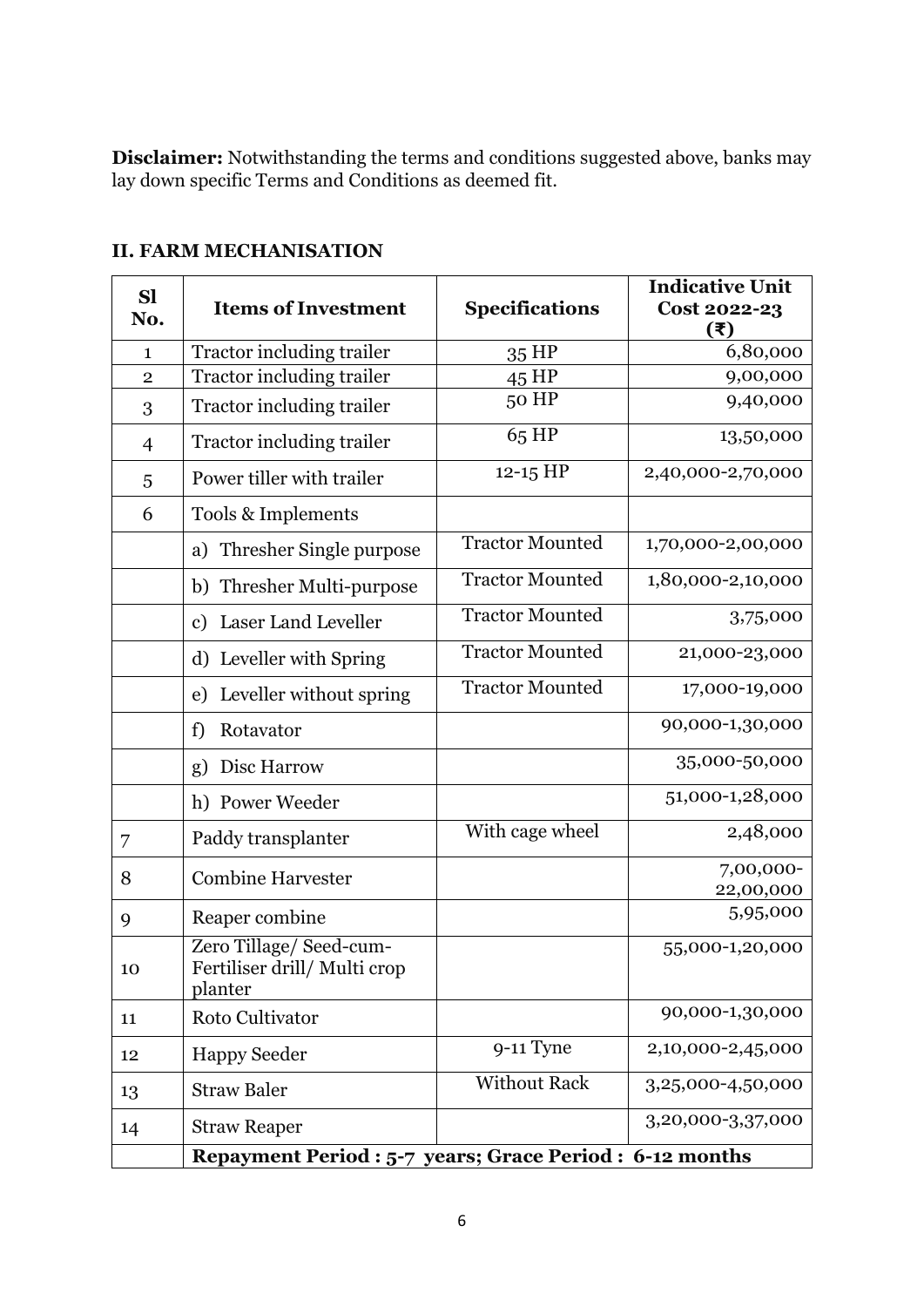- The cost of equipment are indicative and may vary depending upon the make, quality and size. The bank shall satisfy itself regarding cost of machine, cost of implement, etc. by verification of quotations, invoice and bills.
- The machinery along with accessories shall be insured against accident risk, risk against fire and theft, covering entire loan period and relevant policy shall be assigned in bank's favour and assignment duly registered with insured company.
- The bank may satisfy itself with the selection of capacity of machinery and type of implements, based on estimated operational area of machinery, land holding of borrower, cropping pattern in the area, type of soils, etc.
- The bank may satisfy itself that infrastructural facilities such as services and repair centres, supply of spare parts, fuel and lubricants on the operation of machinery and implements.
- The financing bank may assess the financial viability and bankability of the assets financed on the basis of the probable cost flow and income flow from own use and custom hire services.
- The bank has to adhere guidelines of Govt of India, State govt, RBI, NABARD, Corporate office of concerned bank regarding subsidy, security, margin money, etc.

**Disclaimer:** Notwithstanding the terms and conditions suggested above, banks may lay down specific Terms and Conditions as deemed fit.

| <b>Sl</b><br>No. | <b>Items of Investment</b>                               | <b>Specifications</b> | <b>Indicative Unit</b><br>Cost 2022-23<br>(₹) |
|------------------|----------------------------------------------------------|-----------------------|-----------------------------------------------|
|                  | <b>Land Levelling</b>                                    |                       |                                               |
| $\mathbf{1}$     | Land Levelling                                           | Per Hectare           | 26,000                                        |
| $\overline{2}$   | On Farm Development                                      | Per Hectare           | 40,500                                        |
| 3                | Reclamation                                              | Per Hectare           | 39,800                                        |
| $\overline{4}$   | Dry Land Farming                                         | Per Hectare           | 31,600                                        |
| 5                | <b>Farm Fencing</b>                                      | Per Hectare           | 94,300                                        |
| 6                | Composting                                               | Per Hectare           | 39,700                                        |
|                  | Repayment Period : 4-5 years; Grace Period : 6-12 months |                       |                                               |

# **III. LAND DEVELOPMENT**

**Terms and conditions:**

- Banks should ensure that land development activities like contour bunds, etc. are constructed as per specification prescribed by the State Soil Conservation Department.
- The cost approved for average slope and loan amount for soil conservation/land development works should be restricted with reference to the actual slope of the land.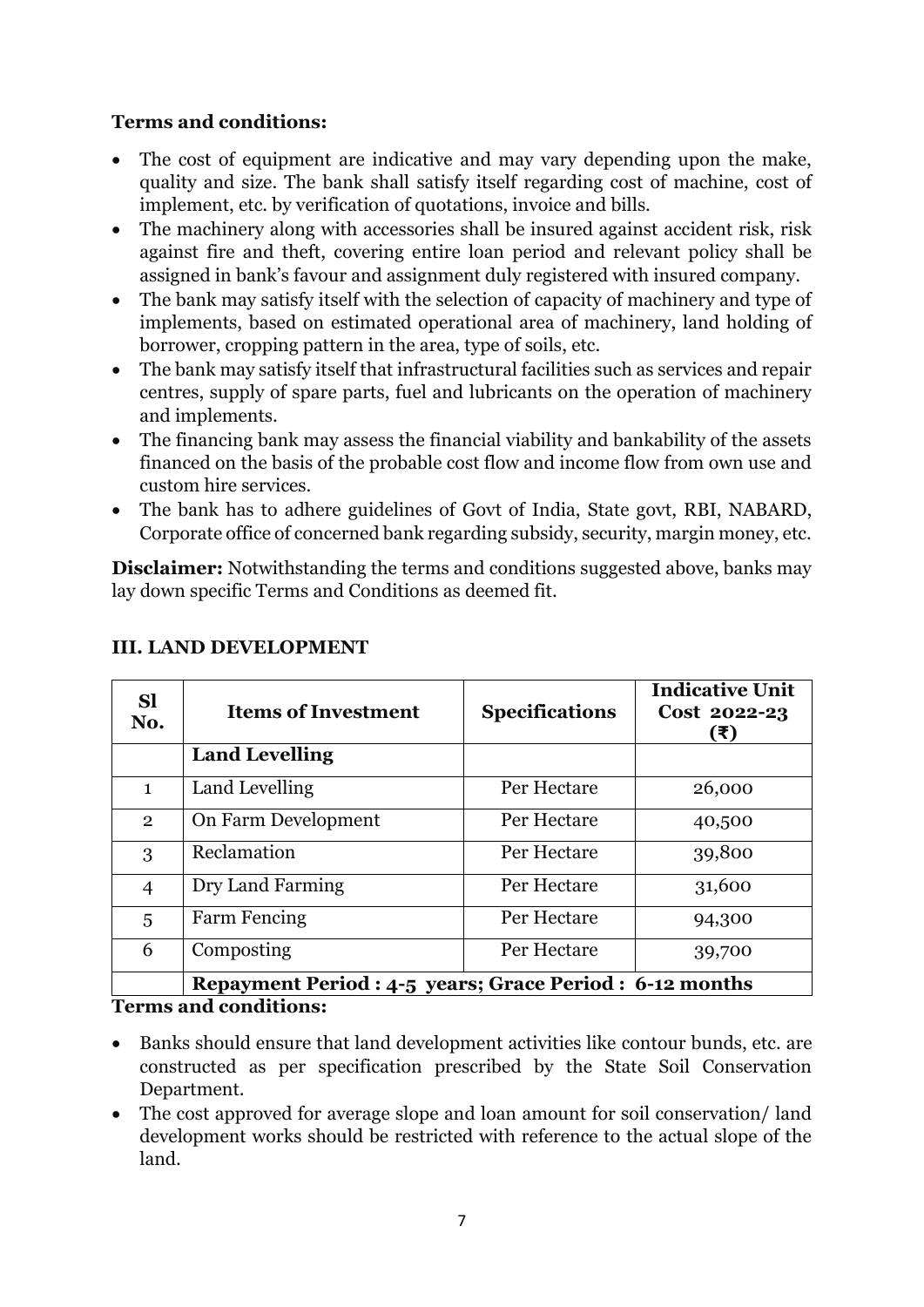- The proposed land development/soil conservation works should be completed before planting of seedling.
- Financing bank may monitor the utilization of loans in order to ascertain the works have been carried out as per specifications of the loan proposal.

**Disclaimer:** Notwithstanding the terms and conditions suggested above, banks may lay down specific Terms and Conditions as deemed fit.

| <b>Sl</b><br>No. | <b>Items of Investment</b>                                                                                           | <b>Specifications</b>                             | <b>Indicative</b><br><b>Unit Cost</b><br>2022-23<br>(3) |
|------------------|----------------------------------------------------------------------------------------------------------------------|---------------------------------------------------|---------------------------------------------------------|
|                  | Dairy                                                                                                                |                                                   |                                                         |
| $\mathbf{1}$     | CB cows without shed                                                                                                 | (2 cows) Avg. Milk yield<br>10 ltrs.              | 1,50,000                                                |
| $\overline{2}$   | CB cows with Straw Bamboo<br>Shed                                                                                    | (2 cows without shed)<br>Avg. Milk yield 10 ltrs. | 1,97,000                                                |
| 3                | <b>CB</b> cows with Straw Bamboo<br>Shed                                                                             | (4 cows) Avg. Milk yield<br>10 ltrs.              | 3,47,000                                                |
| $\overline{4}$   | <b>Graded Murrah Buffaloes</b><br>(GMB)                                                                              | (2 GMBs without shed)<br>Avg. Milk yield 7-8 ltrs | 1,16,400                                                |
| $\overline{5}$   | <b>Graded Murrah buffaloes with</b><br><b>Straw Bamboo Shed</b>                                                      | (2 GMBs) Avg. Milk yield<br>$7-8$ ltrs            | 1,80,000                                                |
| 6                | Graded Murrah buffaloes with<br><b>Straw Bamboo Shed</b>                                                             | (4 GMBs) Avg. Milk yield<br>$7-8$ ltrs            | 3,32,000                                                |
| 7                | Mini Dairy with shed                                                                                                 | (5 Graded Murrah<br>Buffaloes)                    | 3,74,000                                                |
| 8                | <b>Indigenous Cows</b>                                                                                               | (2 cows) Avg. Milk yield<br>$5-6$ ltrs.           | 96,800                                                  |
| 9                | Mini Dairy with shed,<br>machinery/equipment, milking<br>$machine + 1 month working$<br>capital                      | 5 cross breed cows                                | 4,61,600                                                |
| 10               | Mini Dairy with construction of<br>pucca shed, machinery/<br>equipment $+1$ month working<br>capital                 | 10 cross breed cows                               | 10,91,400                                               |
| 11               | Mini Dairy with construction of<br>pucca shed, machinery/<br>equipment, milking machine +<br>1 month working capital | 10 cross breed cows                               | 11,77,500                                               |
| 12               | <b>Heifer Rearing</b>                                                                                                | 10 cross bred with shed                           | 2,81,800                                                |
|                  | Repayment Period : $5 - 7$ years; Grace Period : $3 - 6$ months                                                      |                                                   |                                                         |

#### **IV. ANIMAL HUSBANDRY**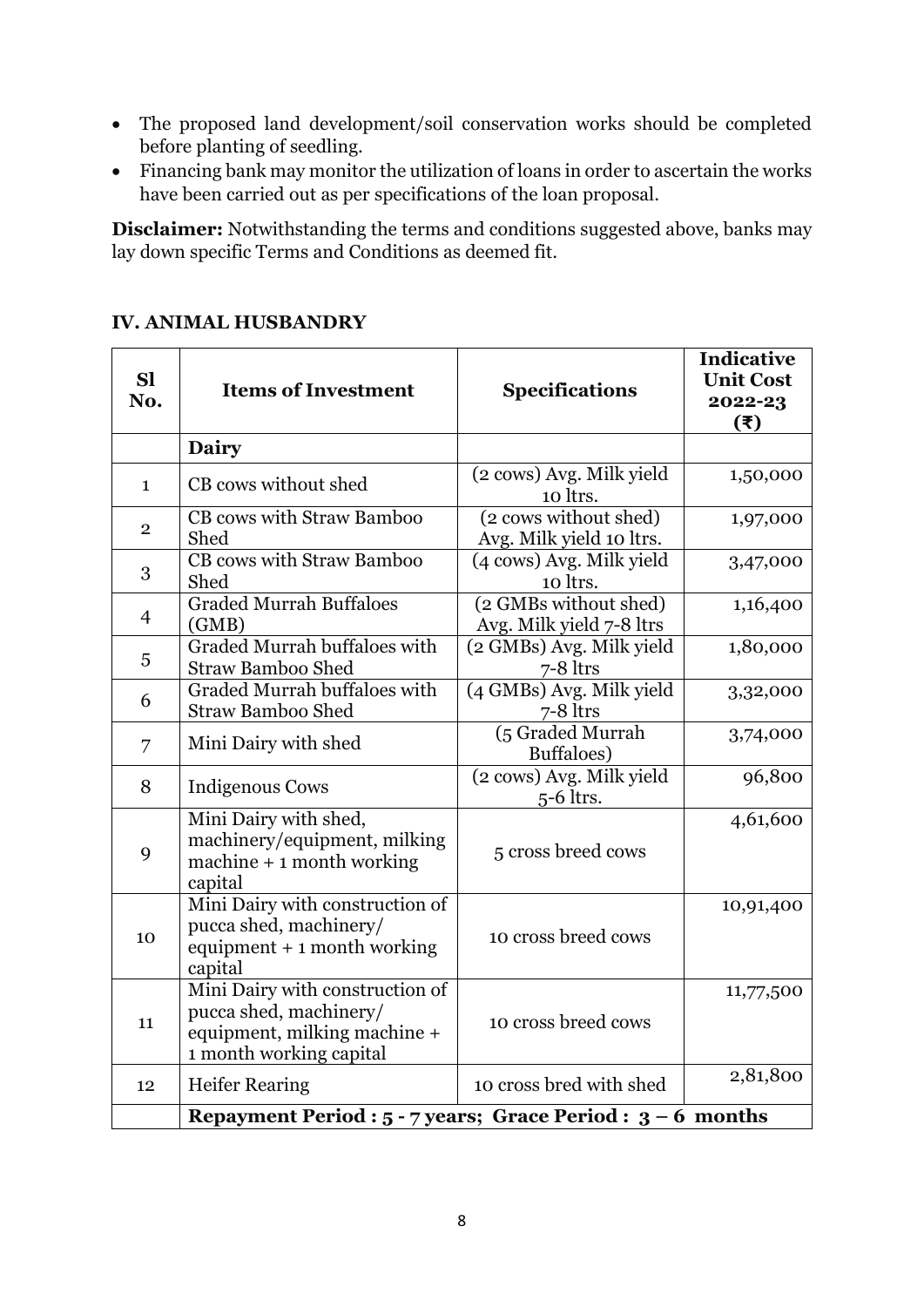- The financing bank must ensure that the borrower procures good quality cross breeds of cows / Graded Murrah Buffaloes yielding on an average of 9-10 litres of (cows)/ 7-8 litres (buffaloes) per day, respectively.
- The animals need to be purchased in two batches (may be more for commercial dairy units). A gap of 6 months between purchase of two batches of animals has to be maintained in order to maintain continuity of milk production in the unit.
- Animals purchased may be tagged by ear with maintaining the record about the animal.
- The milch animals to be purchased may be in first or second lactation so that the animals have at least 5 years of economic life.
- Animals need to be vaccinated regularly against diseases like Rinderpest, Haemorrhagic Septicaemia, Foot and Mouth Diseases, etc. depending on their prevalence in the locality and as per the advice of State Animal Husbandry Department.
- The animals financed need to be insured immediately after the purchase for full value and the insurance document normally shall be assigned with the financing bank. The bank may preferably cover all animals under the same by a long-term master policy.
- Financing bank shall satisfy that the borrower has adequate arrangements for green, dry, and concentrate feed.
- The financing bank has to ensure that the animals get adequate shelter shed. If the loan component does not include a shed, then the borrower has to construct good quality shed before purchase of the animals.
- The financing bank has to satisfy itself that there exists adequate market for milk and other produce, and the farmers gets adequate return to serve the loan.
- The financing bank shall satisfy itself that adequate veterinary services are available in the vicinity of the unit.
- The bank may advice the borrower to maintain detailed records of income, expenditure, insurance, vaccination, etc.

Regarding Heifer Calf rearing

- Cross breeds of Jersey &HF and Murrah Buffalo calves are supported
- Calves at 03-04 month age are assisted.

|                | <b>Sheep, Goat &amp; Piggery</b>   | <b>Specifications</b> | <b>Indicative Unit</b><br>Cost 2022-23<br>(₹) |
|----------------|------------------------------------|-----------------------|-----------------------------------------------|
| 1              | Rearing of Local Breed Pigs        | $3+1$ unit            | 62,000                                        |
| $\overline{2}$ | <b>Rearing of Cross Breed Pigs</b> | $3+1$ unit            | 85,000                                        |
| 3              | <b>Rearing of Cross Breed Pigs</b> | $10+1$ unit           | 2,23,300                                      |
|                | <b>Sheep Rearing</b>               | $20$ Ewes $+1$ Ram    | 1,35,000                                      |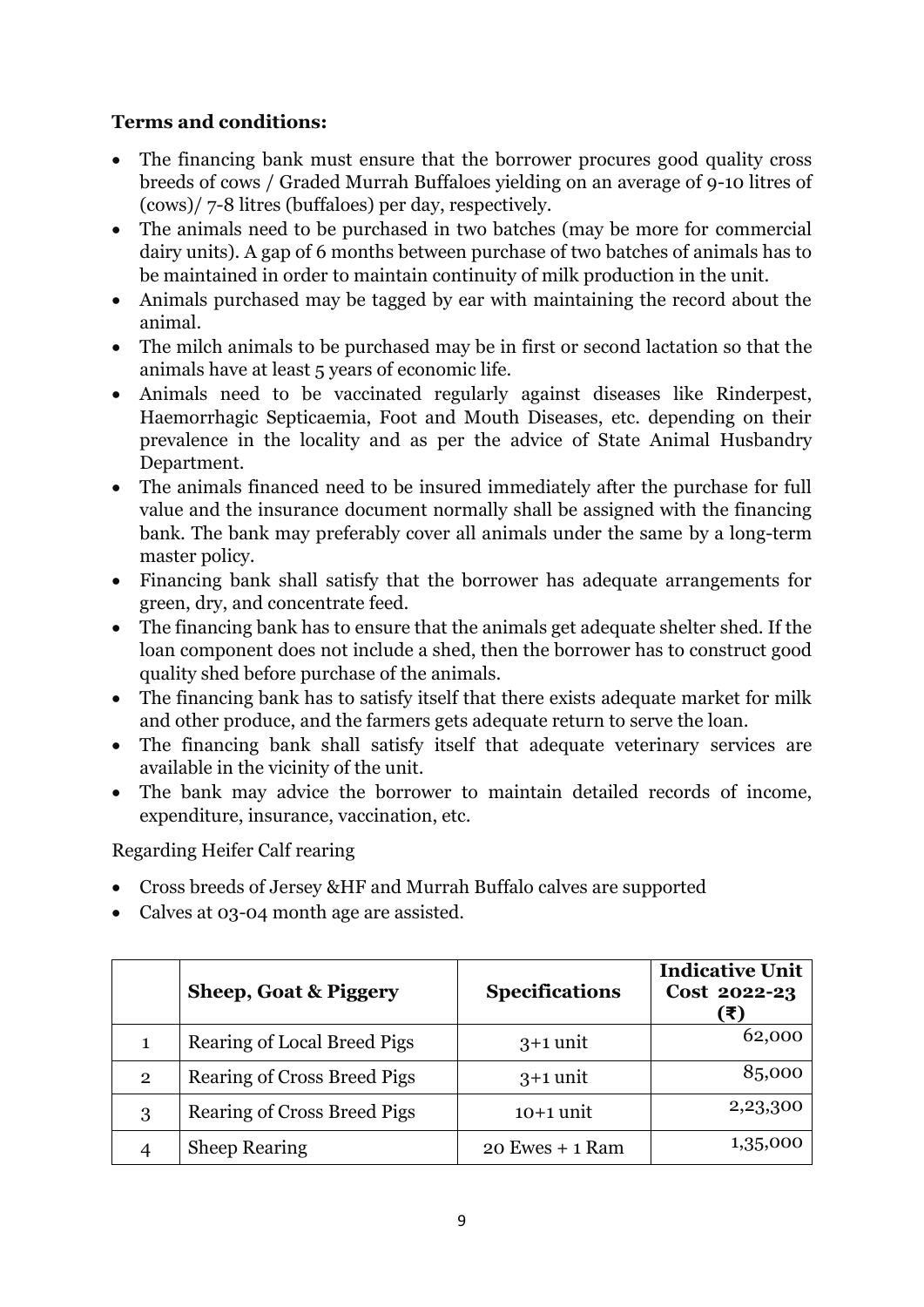| 5 | <b>Breeding cum Goat Rearing</b><br>unit           | $10+1$ stall fed        | 1,12,400 |
|---|----------------------------------------------------|-------------------------|----------|
| b | <b>Breeding cum Goat Rearing</b><br>unit           | $10+1$<br>Non stall fed | 94,400   |
| ⇁ | <b>Breeding cum Goat Rearing</b><br>unit           | $20+1$<br>Non stall fed | 1,62,000 |
| 8 | <b>Breeding cum Goat Rearing</b><br>unit with shed | $20+1$<br>Non stall fed | 2,00,000 |

- The bank must finance good quality animals of 6-12 months old by age.
- Animals purchased may be tagged by ear with maintaining the record about the animal.
- The animals financed need to be insured immediately after the purchase for full value and the insurance document normally shall be assigned with the financing bank. The bank may preferably cover all animals under the same by a long-term master policy.
- Animals need to be vaccinated regularly against diseases with the help of Animal Husbandry Department.
- Animals may be stall-fed, especially in comme4cial units. Proper combination of green, dry and concent5rate may be maintained in consultation with the veterinary practitioner /animal husbandry department.
- The financing bank shall satisfy itself that adequate veterinary services are available in the vicinity of the unit.
- The bank may advice the borrower to maintain detailed records of income, expenditure, insurance, vaccination, etc.
- The financing bank has to ensure that the animals get adequate shelter shed. Bank may finance for shed. If the loan component does not include a shed, then the borrower has to construct good quality shed before purchase of the animals.

| <b>Poultry Development</b> |                                  |                                  |                                                         |
|----------------------------|----------------------------------|----------------------------------|---------------------------------------------------------|
|                            | <b>Broiler Unit</b>              | <b>Specifications</b>            | <b>Indicative</b><br><b>Unit Cost</b><br>2022-23<br>(₹) |
|                            | <b>Broiler Unit</b>              | $200*$ birds                     | 1,02,000                                                |
| $\overline{2}$             | <b>Broiler Unit</b>              | $400*$ birds<br>once in once out | 2,04,000                                                |
| 3                          | <b>Broiler Unit - Commercial</b> | 1000 birds<br>once in once out   | 5,15,000                                                |
|                            | <b>Broiler Unit - Commercial</b> | 2000 birds<br>once in once out   | 10,64,000                                               |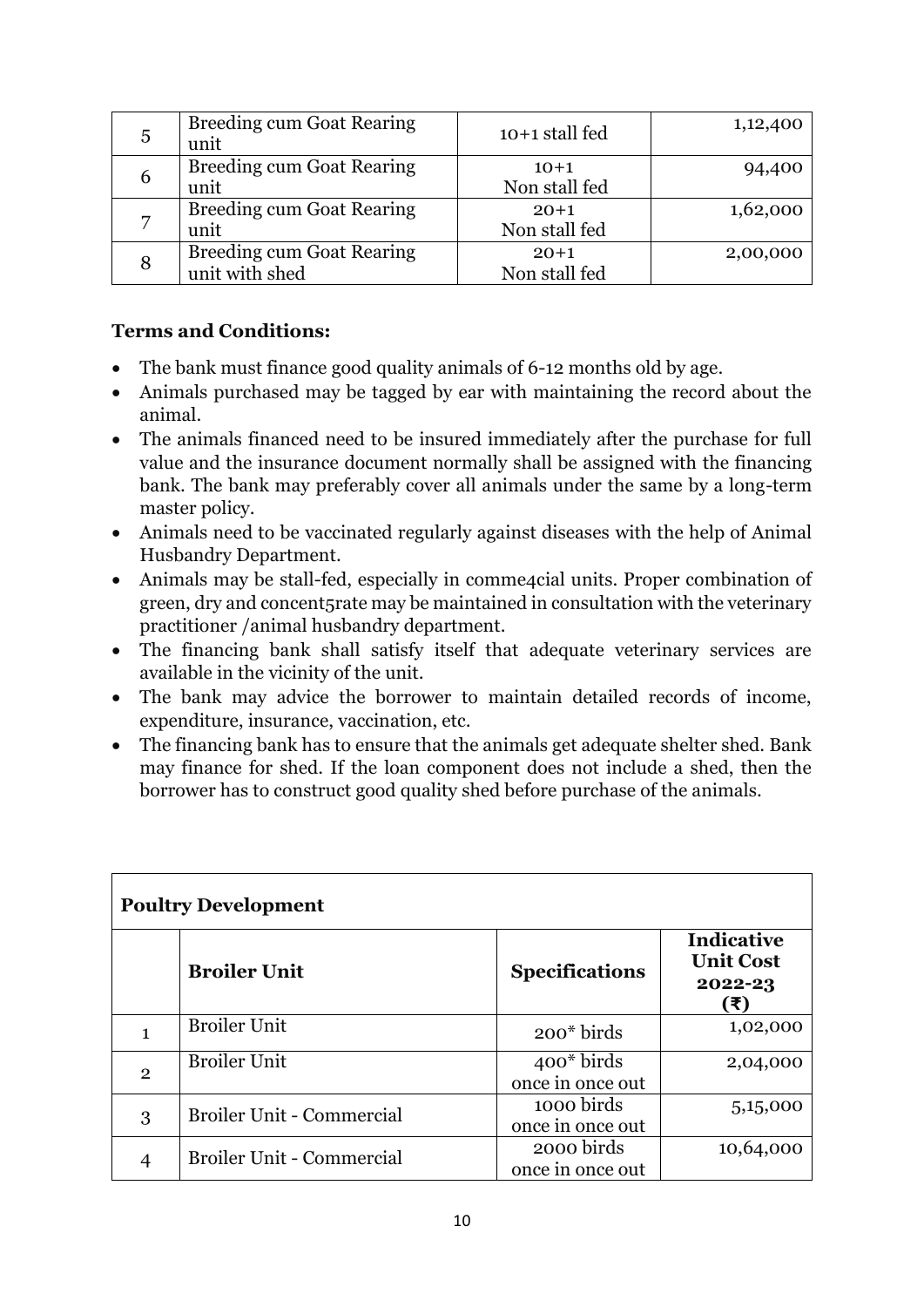| 5              | <b>Broiler Unit - Commercial</b>                              | 5000 birds       | 22,56,000  |
|----------------|---------------------------------------------------------------|------------------|------------|
|                |                                                               | once in once out |            |
|                | <b>Layer Unit</b>                                             |                  |            |
| 1              | Unit of Low input-SHG/JLG Mode                                | 200* birds       | 1,98,000   |
| $\overline{2}$ | Unit of Low input -SHG/JLG Mode                               | $500*$ birds     | 4,95,000   |
| 3              | Hybrid Layer (Chicken) Units                                  | 1000 birds       | 8,79,000-  |
|                |                                                               |                  | 9,96,000   |
| 4              | Hybrid Layer (Chicken) Units -                                | 2000 birds       | 19,95,000- |
|                |                                                               |                  | 20,50,000  |
| 5              | Hybrid Layer (Chicken) Units -                                | 5000 birds       | 51,55,000  |
| 6              | Small scale poultry farming model-                            | 250 birds        | 1,52,000   |
|                | cage system                                                   |                  |            |
|                | Repayment Period : 5 - 10 years; Grace Period : 6 - 18 months |                  |            |

- The bank shall satisfy itself that arrangements are made by beneficiary for getting regular supply of quality chicks, medicines, vaccines, feed, market of produce, subscriptions of insurance, etc.
- The financing bank shall satisfy itself that adequate veterinary services are available in the vicinity of the unit.
- The bank has follow the designs, specifications for shed, feeding practices, health and hygienic practices, etc. prescribed by the Animal Husbandry Department.
- The financing bank may make regular monitoring visit to assess the progress and performance of the unit. Loan instalments may be released according to the progress of construction/establishment of the unit. However, the financing bank has to ensure that inadequate and delayed release of funds does not become an obstacle to completion of construction / operationalise the unit.

| <b>Sl</b><br>No. | <b>Items of Investment</b>          | <b>Specifications</b> | <b>Indicative</b><br><b>Unit Cost</b><br>2022-23<br>$(\bar{\mathbf{t}})$ |
|------------------|-------------------------------------|-----------------------|--------------------------------------------------------------------------|
|                  | New Pond with $STW + PS/Ha$ (4-5    | Per Hectare           |                                                                          |
|                  | ft. excavation) with chowkidar shed |                       |                                                                          |
|                  | (12'x10')                           |                       | 8,00,000                                                                 |
|                  | Development of new pond in wet      | Per Hectare           |                                                                          |
| $\overline{2}$   | land area/Ha                        |                       | 5,85,000                                                                 |
|                  | Construction of new nursery pond of | 0.5 Acre              |                                                                          |
| 3                | 0.5 Acre (5' excavation)            |                       | 1,78,000                                                                 |
|                  | Renovation of existing ponds (4 ft) | Per Hectare           |                                                                          |
|                  | excavation)                         |                       | 41,250                                                                   |
|                  | Renovation of 1 Hectare Govt. tank  | Per Hectare           |                                                                          |
| 5                | with chowkidar shed                 |                       | 5,22,000                                                                 |

#### **V. FISHERIES**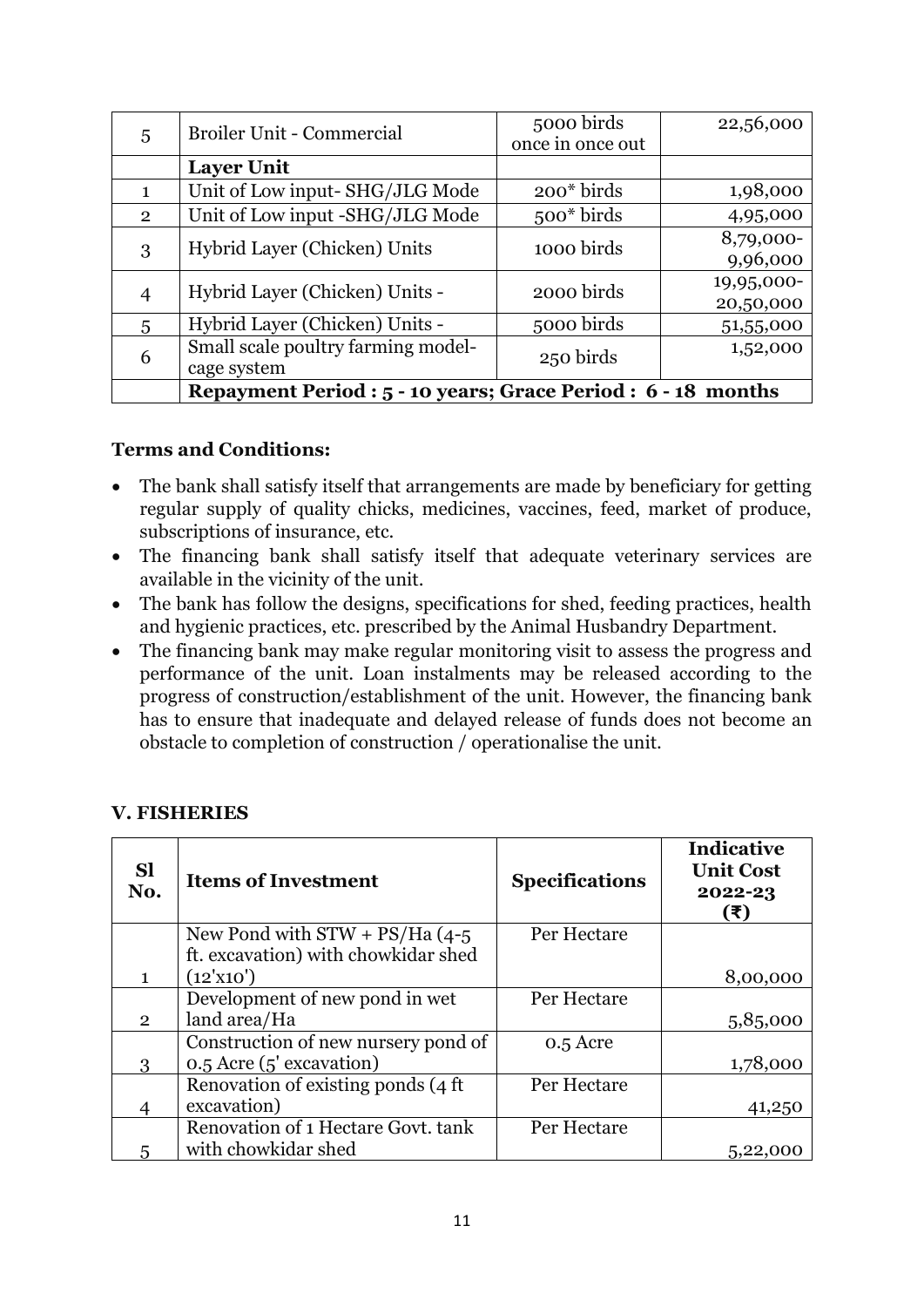| <b>Sl</b><br>No. | <b>Items of Investment</b>                                       | <b>Specifications</b> | <b>Indicative</b><br><b>Unit Cost</b><br>2022-23 |
|------------------|------------------------------------------------------------------|-----------------------|--------------------------------------------------|
|                  |                                                                  |                       | (5)                                              |
|                  |                                                                  | Per Hectare           |                                                  |
| 6                | Fish seed rearing through Nursery &<br>rearing in existing ponds |                       | 1,78,000                                         |
| a                | Rearing tank only                                                | Per Hectare           | 7,20,000                                         |
|                  | Rearing tank composite (Tank &                                   | Per Hectare           |                                                  |
| $\mathbf b$      | seed rearing)                                                    |                       | 89,200                                           |
| 7                | Drag Net                                                         | No.                   | 46,000                                           |
| 8                | Gill net                                                         | No.                   | 44,000                                           |
| 9                | Gill net + Boat                                                  | No.                   | 82,500                                           |
| 10               | Fish seed bank                                                   | Per Hectare           | 4,75,000                                         |
|                  | Integrated fish farming with                                     | Per Hectare           |                                                  |
| 11               | horticulture/Ha                                                  |                       | 7,21,000                                         |
|                  | Fish culture in existing ponds                                   | Per Hectare           |                                                  |
| 12               | without excavation/Ha input                                      |                       | 1,69,000                                         |
|                  | Fish Shed Hatchery (8-10 million fry                             | Per Hectare           |                                                  |
| 13               | capacity ) / 3 Acre Carp Hatchery                                |                       | 2,52,000                                         |
|                  | Fish Seed Production in existing                                 | Per Hectare           |                                                  |
| 14               | Nursery & Rearing ponds<br>Fish seed mill                        |                       | 1,75,000                                         |
| 15               | Fish seed mill + add big & small                                 | No.                   |                                                  |
| $\mathbf a$      | (BR)                                                             |                       | 13,90,000                                        |
| $\mathbf b$      | Feed mill capacity 1 to 5 quintal/day                            | No.                   | 11,65,000                                        |
| 16               | Solar pump + borewell                                            | No.                   | 14,67,000                                        |
| 17               | Rearing tank / Ha                                                | Per Hectare           | 6,98,000                                         |
|                  | Production of Ornamental Fish/                                   |                       |                                                  |
| 18               | Aquatic Plants (new units)                                       |                       |                                                  |
|                  | Backyard rearing unit (Freshwater                                | Per Hectare           |                                                  |
| $\rm{a}$         | Ornamental Fish)                                                 |                       | 4,53,000                                         |
| $\mathbf b$      | Medium Scale Rearing Unit (FW)                                   | Per Hectare           | 11,50,000                                        |
|                  | <b>Integrated Ornamental Fish Unit</b>                           | Per Hectare           |                                                  |
| $\mathbf c$      | (FW)                                                             |                       | 3,24,600                                         |
|                  | Backyard Ornamental Aquatic Plant                                | Per Hectare           |                                                  |
| $\mathbf d$      | Unit<br>Renovation of existing ornamental                        |                       | 2,66,000                                         |
| 18               | fish unit                                                        |                       |                                                  |
|                  | Backyard rearing unit (Fresh water                               | Per Hectare           |                                                  |
| a                | ornamental fish)                                                 |                       | 1,78,000                                         |
|                  | Medium Scale Rearing Unit                                        | Per Hectare           |                                                  |
| $\mathbf b$      | (freshwater ornamental fish)                                     |                       | 4,64,000                                         |
|                  | fabrication of Aquarium,                                         |                       |                                                  |
| 19               | Accessories, trade and marketing                                 |                       |                                                  |
|                  | Aquarium fabrication cum retail                                  | No.                   |                                                  |
| $\mathbf a$      | unit                                                             |                       | 5,18,000                                         |
|                  | Repayment Period : 5 - 9 years; Grace Period : 6 - 18 months     |                       |                                                  |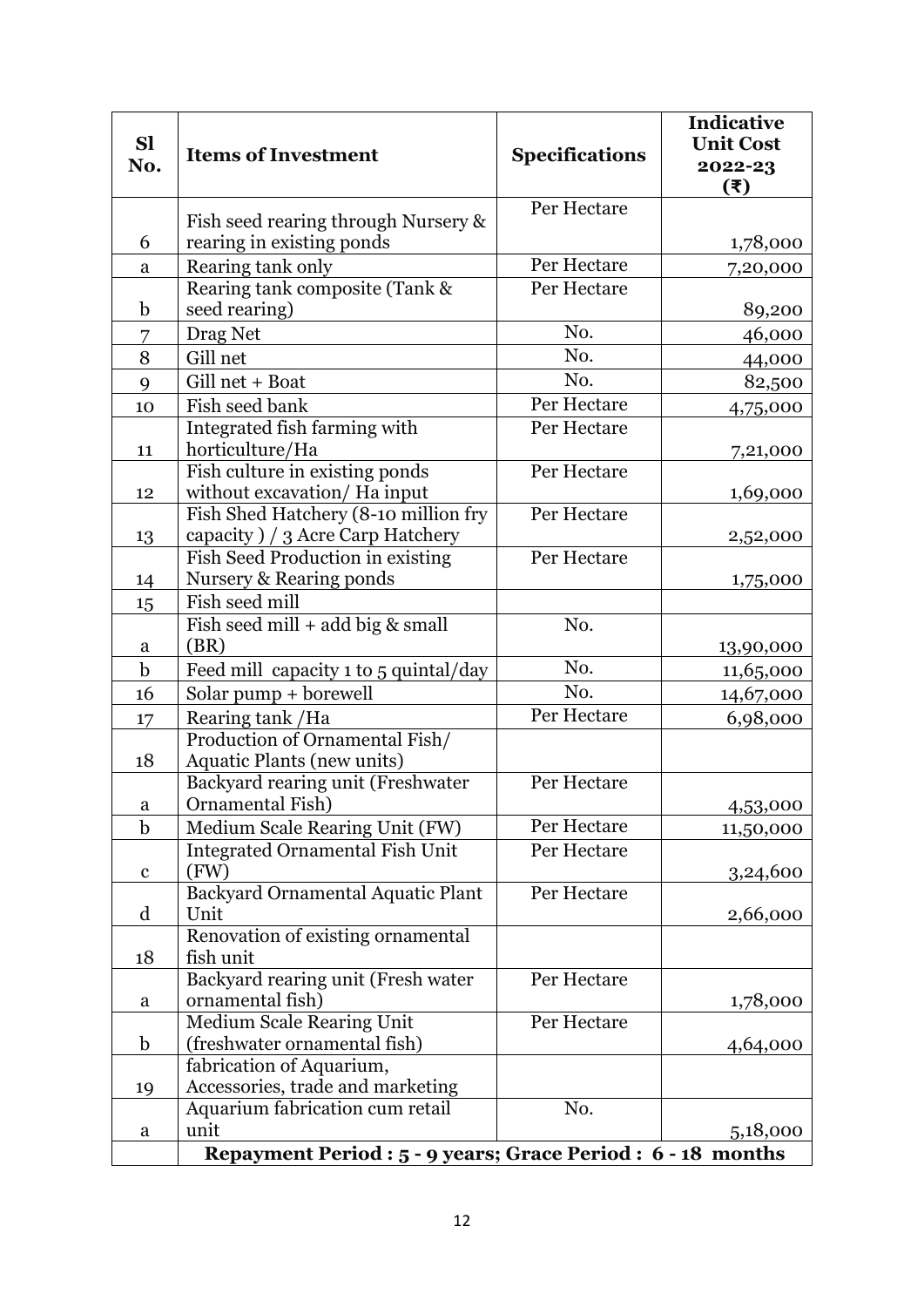- The pond area shall be inspected for its suitability/ lay out plan may be prepared by the fisheries department or by a subject expert, keeping the specifications and technical guidelines prescribed by the Fisheries department in view.
- The borrower has to use good quality fingerlings as recommended by Fisheries Department.
- The borrower has to maintain water level (between 1.0 and 1.5 meter), water pH level, arrangements for desilting, deepening and strengthening of peripheral bunds, etc. The borrower has to ensure that proper flood water or rain water run off does not enter pond.
- Financing bank has to satisfy itself that there is adequate market for the produce, the borrower can get fair price for the produce at farm gate, and there no distress sale.
- Necessary insurance has to be done.

| <b>Sl</b><br>No. | <b>Items of Investment</b>                     | <b>Specifications</b> | <b>Indicative</b><br><b>Unit Cost</b><br>2022-23<br>$(\bar{\mathbf{t}})$ |
|------------------|------------------------------------------------|-----------------------|--------------------------------------------------------------------------|
|                  | <b>Crop/Investment</b>                         |                       |                                                                          |
| $\mathbf{1}$     | Mango (with fencing)                           | Per Hectare           | 1,65,000                                                                 |
|                  |                                                | Spacing 7.5m. X       |                                                                          |
|                  |                                                | 7.5m.                 |                                                                          |
| $\mathbf{2}$     | Litchi (with fencing)                          | Per Hectare           | 1,51,000                                                                 |
| 3                | Guava (with fencing)                           | Per Hectare           | 1,51,000                                                                 |
| $\overline{4}$   | Citrus Fruits, Amla, etc. (with fencing)       | Per Hectare           | 1,51,000                                                                 |
| 5                | Kagji Lime                                     | Per Hectare           | 1,84,000                                                                 |
| 6                | Papaya with fencing                            | Per Hectare           | 1,21,000                                                                 |
| 7                | Papaya Taiwan with fencing                     | Per Hectare           | 1,44,000                                                                 |
| $\overline{8}$   | Pineapple                                      | Per Hectare           | 2,02,000                                                                 |
| 10               | <b>Betelvine</b>                               | Per Hectare           | 1,54,000                                                                 |
| 11               | Coconut                                        | Per Hectare           | 1,54,000                                                                 |
| 12               | Jack fruit                                     | Per Hectare           | 90,000                                                                   |
| 13               | Banana with staking                            | Per Hectare           | 3,22,000                                                                 |
| 14               | Banana without integration                     | Per Hectare           | 1,61,000                                                                 |
| 15               | Banana (Sucker)                                | Per Hectare           | 2,15,000                                                                 |
| 16               | Strawberry                                     | Per Hectare           | 3,01,000                                                                 |
| 17               | Fruit Crops like Grape, Kiwi, Passion<br>Fruit | Per Hectare           | 4,30,000                                                                 |
| 18               | Tissue culture banana with staking             | Per Hectare           | 2,48,000                                                                 |

## **VI. PLANTATION & HORTICULTURE**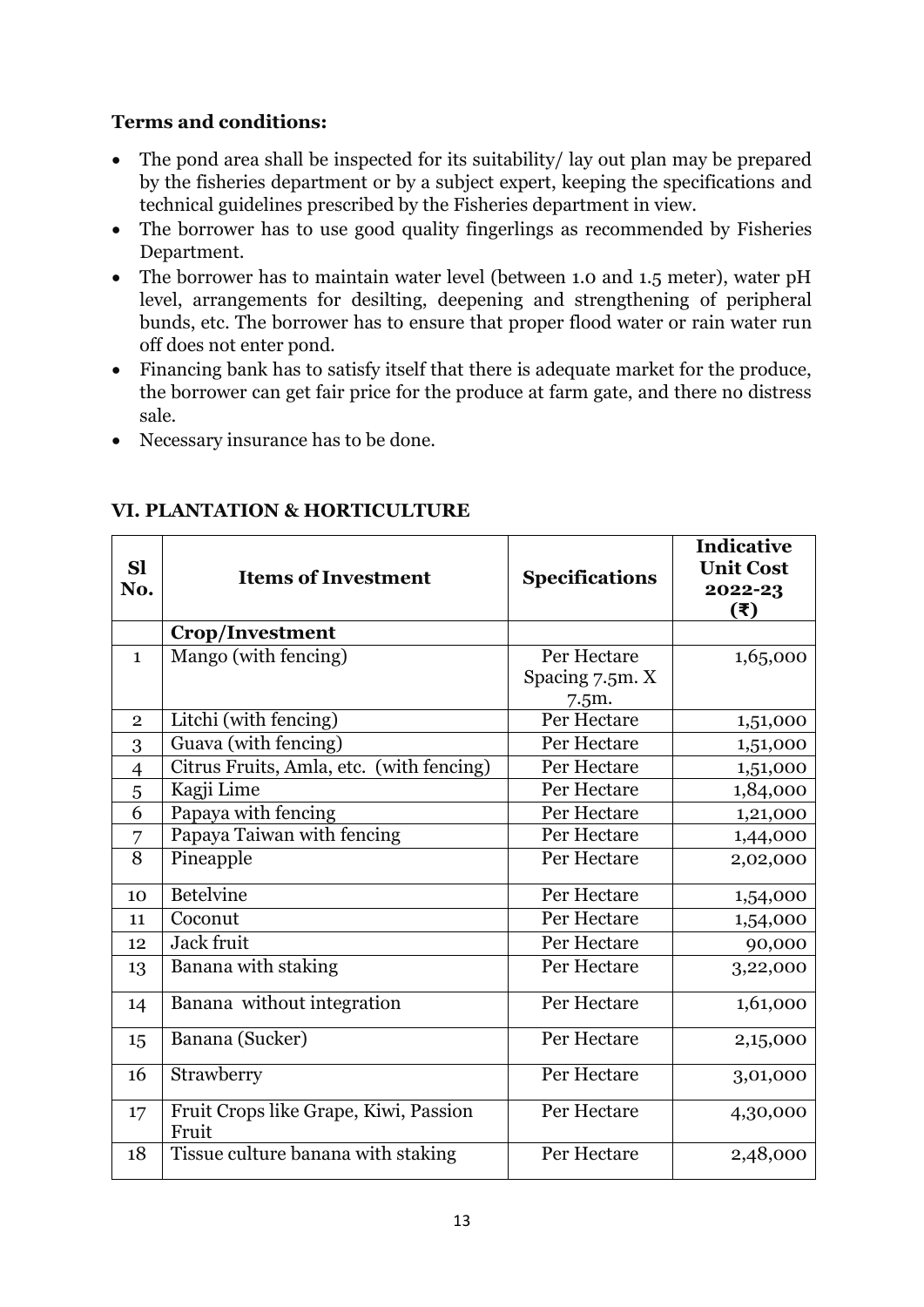| <b>Sl</b><br>No. | <b>Items of Investment</b>                                             | <b>Specifications</b> | <b>Indicative</b><br><b>Unit Cost</b><br>2022-23<br>(₹) |
|------------------|------------------------------------------------------------------------|-----------------------|---------------------------------------------------------|
| 19               | High density orchard- Mango, Litchi &<br>Guava (60:20:20)              |                       | 1,18,000                                                |
| 20               | <b>Green House</b>                                                     | Per 100 Sq. Meter     | 1,14,000                                                |
| 21               | Shed Net (Tubler Structure)/                                           | 100 Sq. Meter         | 84,000                                                  |
| 22               | <b>Walk in Tunnel</b>                                                  | 100 Sq. Meter         | 72,000                                                  |
| 23               | <b>Plastic Tunnel</b>                                                  | 100 Sq. Meter         | 71,000                                                  |
| 24               | Stevia (under protected cultivation)                                   | Per Hectare           | 6,66,000                                                |
| 25               | Makhana Cultivation in chaur land<br>pond without lease                | Per Hectare           | 1,56,000                                                |
| 26               | Makhana Cultivation in chaur land with<br>lease                        | Per Hectare           | 1,82,000                                                |
| 27               | Makhana Cultivation in renovated pond<br>without lease                 | Per Hectare           | 1,08,000                                                |
| 28               | Makhana Cultivation in renovated pond<br>with lease                    | Per Hectare           | 1,27,000                                                |
| 29               | Oyster Mushroom -                                                      | 30 beds               | 40,500                                                  |
| 30               | Bee Keeping - Italian bees                                             | 5 Colonies            | 33,000                                                  |
| 31               | Bee Keeping - Italian bees                                             | 10 Colonies           | 55,000                                                  |
| 32               | <b>Cut Flower Cultivation</b>                                          | Per Hectare           | 1,16,000                                                |
|                  | Vegetable, Sericulture, Floriculture & MAP                             |                       |                                                         |
| $\mathbf{1}$     | Mulbery plantation & rearing of silk<br>worm under irrigated condition | Per Hectare           | 2,42,000                                                |
| $\overline{2}$   | Tassar chawki rearing (both<br>commercial & seed rearing)              | Per Hectare           | 2,22,000                                                |
| 3                | Tassar composite sericulture(Terminal<br>plantation)+silkworm          | Per Hectare           | 48,500                                                  |
| 4                | Vegetable cultivation (with handpump)                                  | Per Hectare           | 1,07,400                                                |
| 5                | Gladiolus (under protected cultivation)                                | Per Hectare           | 16,49,000                                               |
| 6                | Rose (hybrid) (under protected<br>cultivation)                         | Per Hectare           | 5,85,000                                                |
| 7                | Tuberose                                                               | Per Hectare           | 3,06,500                                                |
| 8                | Jasmine (Bela)                                                         | Per Hectare           | 1,17,000                                                |
| 9                | Citronella/Geranium/Palmarosa/<br>Lemon Grass/French Basil             | Per Hectare           | 1,02,000                                                |
| 10               | Genda Flower (Marigold)                                                | Per Hectare           | 1,46,000                                                |
| 11               | Mentha                                                                 | Per Hectare           | 54,000-<br>67,700                                       |
| 12               | <b>Mentha Distillation Plant</b>                                       |                       | 6,20,000-<br>24,81,000                                  |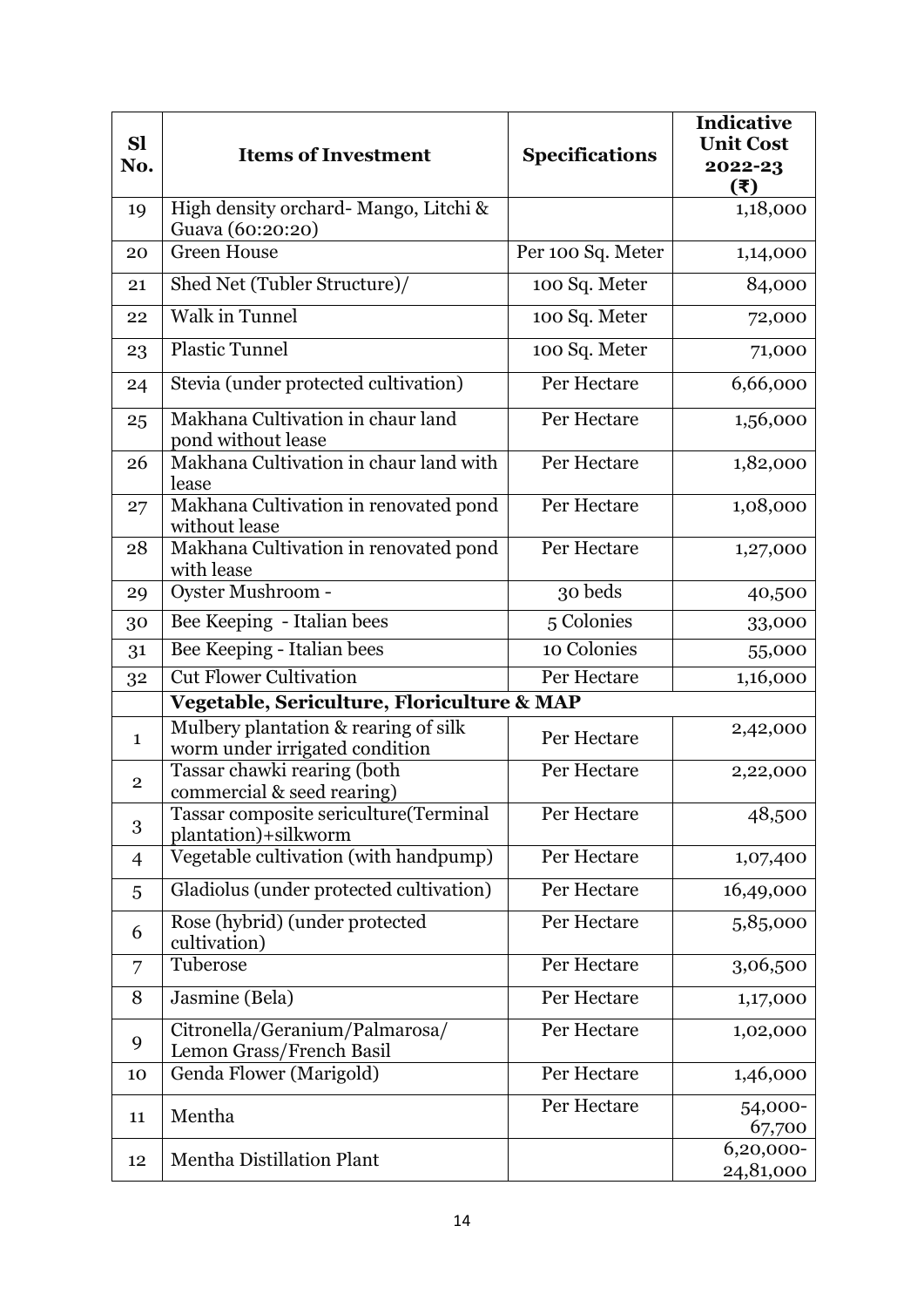- Bank has to satisfy that adequate irrigation and water supply is available to the proposed farm for plantation & horticulture activity, shortage of irrigation does not damage the crop.
- Bank shall satisfy itself that the borrower is procuring adequate and good quality planting materials from reliable sources such as nurseries of agricultural universities or state government, or approved by the concerned department of State Government.
- Loans may be issued in respect of investment for raising plants in first year and maintenance in subsequent years till the plant comes to bearing stage may be capitalized. In case the borrower does not avail of the maintenance expenses as capitalized in the unit cost, the bank has to satisfy itself that the borrower has adequate own sources for meeting the necessary maintenance expenses of the plantations till the fruit bearing stage. In subsequent years, bank may consider proving credit under KCC for meeting the maintenance expenses as per kcc guidelines.
- The bank may ensure that the borrower adheres to technical norms and specifications indicated by the Horticulture Department for size of pits, spacing norms, age of planting materials, manuring and fertilizing, plant protection measures, tweaking, trimming and pruning, etc.
- The borrower may take up suitable intercrops and mixed cropping wherever possible.
- The bank has to apply for subsidy and strictly adhere the guidelines of the scheme, if any.

| <b>Sl</b><br>No. | <b>Items of Investment</b>                                           | <b>Specifications</b> | <b>Indicative</b><br><b>Unit Cost</b><br>2022-23<br>(₹) |
|------------------|----------------------------------------------------------------------|-----------------------|---------------------------------------------------------|
|                  | <b>Farm Forestry</b>                                                 |                       |                                                         |
| $\mathbf{1}$     | Eucalyptus                                                           | Per Hectare           | 69,400                                                  |
| $\overline{2}$   | Farm Forestry per ha                                                 | Per Hectare           | 4,00,500                                                |
| 3                | Plantation (Farm Forestry/ Social<br>Forestry) Plant Spacing 3m x 3m | Per Hectare           | 2,58,800                                                |
| $\overline{4}$   | <b>Agro Forestry on Farm Bunds</b>                                   | Per Hectare           | 1,57,500                                                |
| 5                | <b>Bamboo</b>                                                        | Per Hectare           | 1,57,500                                                |
| 6                | Acacia Auriculformis                                                 | Per Hectare           | 63,700                                                  |
| 7                | Casuarina                                                            | Per Hectare           | 81,000                                                  |
| 8                | Teak                                                                 | Per Hectare           | 1,04,100                                                |
| $\mathbf Q$      | Subabool                                                             | Per Hectare           | 76,000                                                  |
| 10               | Pongamia                                                             | Per Hectare           | 40,500                                                  |

#### **VII. FORESTRY**

One Hectare = 2.471 acre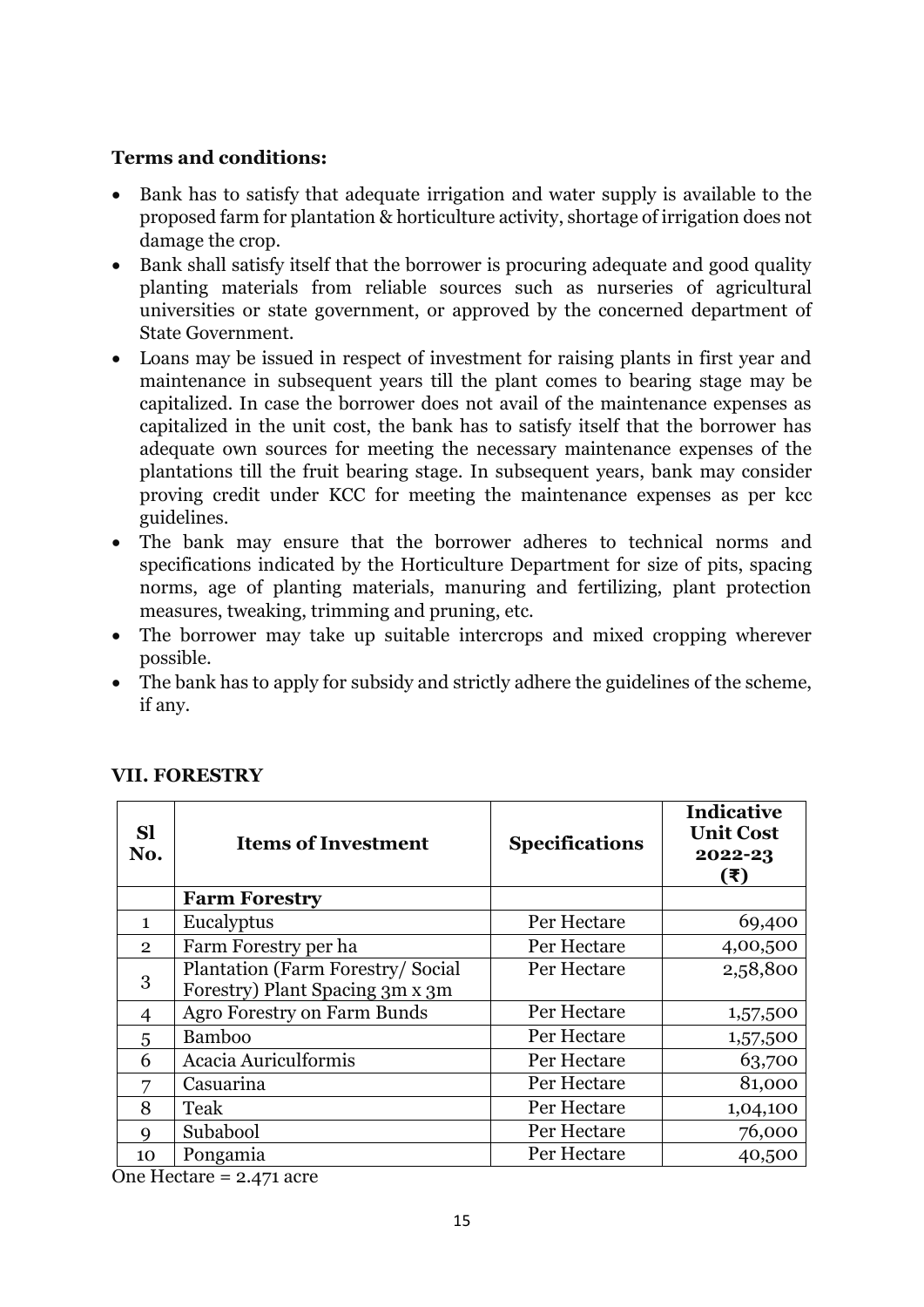- Bank has to satisfy that adequate irrigation and water supply is available to the proposed plantation activity, if it is done in rainfed areas, and shortage of watering does not cause high mortality of plantations.
- Bank shall satisfy itself that the borrower is procuring adequate and good quality planting materials from reliable sources such as nurseries of Forest Department.
- The bank may ensure that the borrower adheres to technical norms and specifications indicated by the forest department, agriculture university, etc. for size of pits, spacing norms, age of planting materials, manuring and fertilizing, plant protection measures, tweaking, trimming and pruning, etc.
- The borrower may take up suitable intercrops and mixed cropping wherever possible.
- The bank has to apply for subsidy and strictly adhere the guidelines of the scheme, if any.

| <b>Sl</b><br>No.                                | <b>Items of Investment</b> | <b>Specifications</b>                                                                                                                        | <b>Indicative</b><br><b>Unit Cost</b><br>2022-23<br>$(\bar{\mathbf{x}})$ |
|-------------------------------------------------|----------------------------|----------------------------------------------------------------------------------------------------------------------------------------------|--------------------------------------------------------------------------|
| <b>New/Expansion Cold Storage (&gt;2500 MT)</b> |                            |                                                                                                                                              |                                                                          |
| $\mathbf{1}$                                    | <b>Cold Storage</b>        |                                                                                                                                              |                                                                          |
|                                                 | a) Cold Storage Type 1-    | basic mezzanine structure<br>with large chamber (of<br>>250MT) type with single<br>temperature zone.                                         | $8,150/MT -$<br>8,800/MT                                                 |
|                                                 | b) Cold Storage Type 2 -   | PEB structure for multiple<br>temperature and product use,<br>more than 6 chambers (of<br><250 MT) and basic material<br>handling equipment. | $10,360/MT -$<br>11,580/MT                                               |
|                                                 | c) Cold Storage Type 3 -   | Type 2 with add on<br>technology for Controlled<br>Atmosphere                                                                                | 12,130/MT                                                                |
| $\overline{2}$                                  | <b>Rural Godowns</b>       |                                                                                                                                              |                                                                          |
|                                                 | a) Rural Godown            | $(< 1000$ MT)                                                                                                                                | 5,400/MT                                                                 |
|                                                 | b) Rural Godown            | $(> 1000$ MT)                                                                                                                                | 5,000/MT                                                                 |

# **VIII. COLD STORAGE AND GODOWNS**

#### **Terms and conditions:**

 Financing Bank has to ensure that the construction of the asset financed must comply all the norms, specifications issued by Warehousing Development and